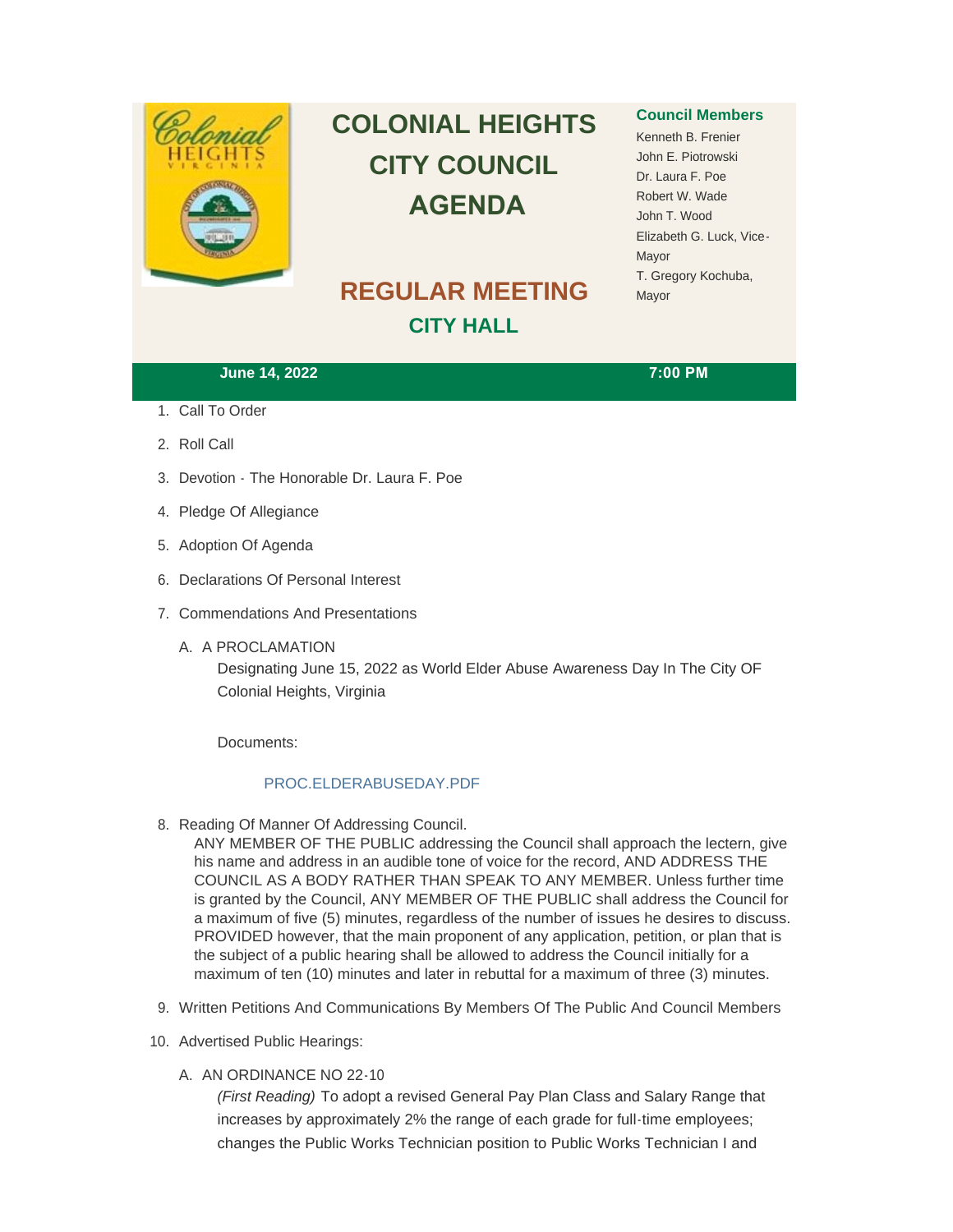Public Works Technician II positions, along with the corresponding job description and class specifications for each position; revises the job description for the Youth Program Coordinator position; revises a title of one position to Senior Paralegal/Deputy City Clerk and includes the revised title on the job description; and adopts a Public Safety Step Plan.

Documents:

[EX SUM ORD 22-10.PDF](http://www.colonialheightsva.gov/AgendaCenter/ViewFile/Item/5710?fileID=8630) [PUBLIC WORKS TECHNICIAN I.PDF](http://www.colonialheightsva.gov/AgendaCenter/ViewFile/Item/5710?fileID=8612) [PUBLIC WORKS TECHNICIAN II.PDF](http://www.colonialheightsva.gov/AgendaCenter/ViewFile/Item/5710?fileID=8613) YOUTH PROGRAM COORDINATOR PDF [SENIOR PARALEGAL-DEPUTY CITY CLERK.PDF](http://www.colonialheightsva.gov/AgendaCenter/ViewFile/Item/5710?fileID=8614) [PUBLIC SAFETY STEP PAY PLAN \(EFFECTIVE 7-1-22\).PDF](http://www.colonialheightsva.gov/AgendaCenter/ViewFile/Item/5710?fileID=8611) [GENERAL PAY PLAN CLASS - SALARY RANGE \(EFFECTIVE 7-1-22\).PDF](http://www.colonialheightsva.gov/AgendaCenter/ViewFile/Item/5710?fileID=8609) [NOTICE OF PUBLIC HEARING-ORD 22-10.PDF](http://www.colonialheightsva.gov/AgendaCenter/ViewFile/Item/5710?fileID=8610) [AN ORDINANCE NO 22-10.PDF](http://www.colonialheightsva.gov/AgendaCenter/ViewFile/Item/5710?fileID=8608)

B. AN ORDINANCE NO 22-11

*(First Reading)* Amending § 244-13 of Chapter 244, Solid Waste, of the Colonial Heights City Code by modifying the monthly charges for solid waste collection and disposal and for the collection and recycling of recyclable material.

Documents:

[EX SUM ORD 22-11.PDF](http://www.colonialheightsva.gov/AgendaCenter/ViewFile/Item/5709?fileID=8631) [NOTICE OF PUBLIC HEARING-ORD 22-11.PDF](http://www.colonialheightsva.gov/AgendaCenter/ViewFile/Item/5709?fileID=8617) [AN ORDINANCE NO 22-11.PDF](http://www.colonialheightsva.gov/AgendaCenter/ViewFile/Item/5709?fileID=8636)

- 11. Hearing Of Citizens Generally On Non-Agenda Items
- 12. Consideration Of Uncontested Minutes, Ordinances, Resolutions, And Motions In Accordance With The Consent Agenda
	- A. AN ORDINANCE NO 22-FIN-4

*(Second Reading)* Adopting the General Fund Budget for the fiscal year beginning July 1, 2022, and ending June 30, 2023, and appropriating the estimated yearly revenues for the objects and purposes stated herein.

Documents:

#### [AN ORDINANCE NO 22-FIN-4.PDF](http://www.colonialheightsva.gov/AgendaCenter/ViewFile/Item/5707?fileID=8621)

B. AN ORDINANCE NO 22-FIN-6

*(Second Reading)* Adopting the budgets for various funds for the fiscal year beginning July 1, 2022, and ending June 30, 2023, and appropriating the estimated revenues for the year for the principal purposes stated.

Documents:

#### [AN ORDINANCE NO 22-FIN-6.PDF](http://www.colonialheightsva.gov/AgendaCenter/ViewFile/Item/5708?fileID=8620)

C. AN ORDINANCE NO 22-8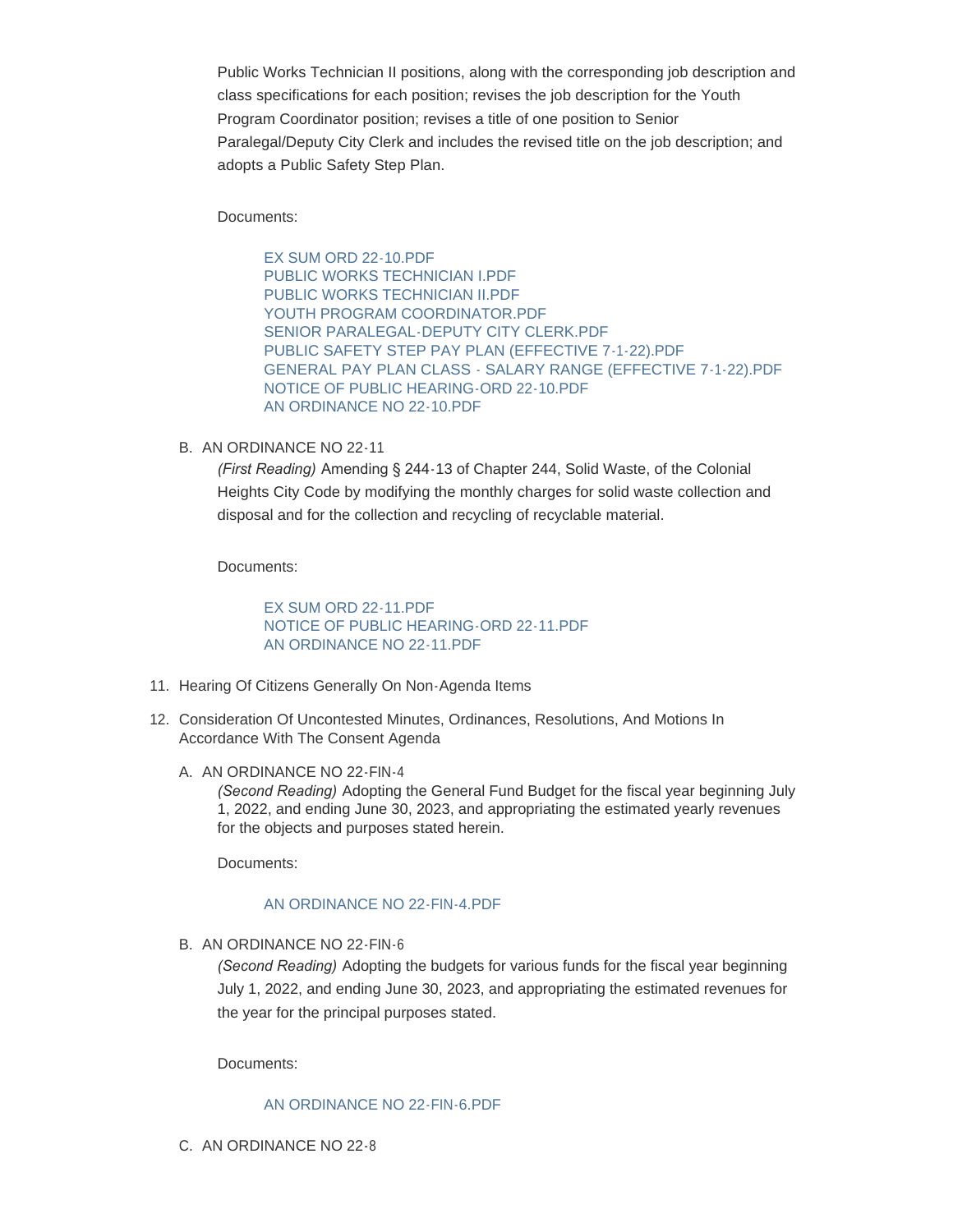*(Second Reading)* Providing for changes on the tax levy on certain personal property for the 2022 tax year; and providing for a tax levy on personal property for the 2023 tax year, for general municipal purposes.

Documents:

#### [AN ORDINANCE NO 22-8.PDF](http://www.colonialheightsva.gov/AgendaCenter/ViewFile/Item/5705?fileID=8627)

D. AN ORDINANCE NO 22-9

*(Second Reading)* Providing for a levy on all real estate located in the City not exempt from taxation to be fixed at \$1.20 for the tax year commencing January 1, 2023, and ending December 31, 2023 for general municipal purposes.

Documents:

#### [AN ORDINANCE NO 22-9.PDF](http://www.colonialheightsva.gov/AgendaCenter/ViewFile/Item/5706?fileID=8622)

E. April 12, 2022 Special Meeting Minutes

Documents:

#### [APRIL 12 SPECIAL MEETING MINUTES.PDF](http://www.colonialheightsva.gov/AgendaCenter/ViewFile/Item/5734?fileID=8625)

F. April 12, 2022 Regular Meeting Minutes

Documents:

#### [APRIL 12 REGULAR MEETING MINUTES.PDF](http://www.colonialheightsva.gov/AgendaCenter/ViewFile/Item/5735?fileID=8626)

- 13. Introduction And Consideration Of Ordinances And Resolutions
	- A. A RESOLUTION NO 22-21

Approving the City Manager's Fiscal Year 2022-2023 Proposed Annual Operating Budget

Documents:

[EX SUM RES 22-21.PDF](http://www.colonialheightsva.gov/AgendaCenter/ViewFile/Item/5704?fileID=8635) [FY 2022-2023 PROPOSED OPERATING BUDGET -](http://www.colonialheightsva.gov/AgendaCenter/ViewFile/Item/5704?fileID=8632) JUNE 9, 2022.PDF [A RESOLUTION NO 22-21.PDF](http://www.colonialheightsva.gov/AgendaCenter/ViewFile/Item/5704?fileID=8634)

B. A RESOLUTION NO 22-22

Approving the following: (1) salary adjustments for full-time Public Safety employees as provided for in the Public Safety Step Plan the City Manager recommends; (2) a 5% salary increase for all full-time employees who are not included in the Public Safety Step Plan; (3) compensation for any full-time employee who will not receive a full 5% salary increase due to being at the top of the employee's salary grade; and (4) additional salary adjustments the City Manager recommends for some full-time maintenance employees.

Documents:

[EX SUMMARY RES 22-22.PDF](http://www.colonialheightsva.gov/AgendaCenter/ViewFile/Item/5736?fileID=8633) [A RESOLUTION NO 22-22.PDF](http://www.colonialheightsva.gov/AgendaCenter/ViewFile/Item/5736?fileID=8629)